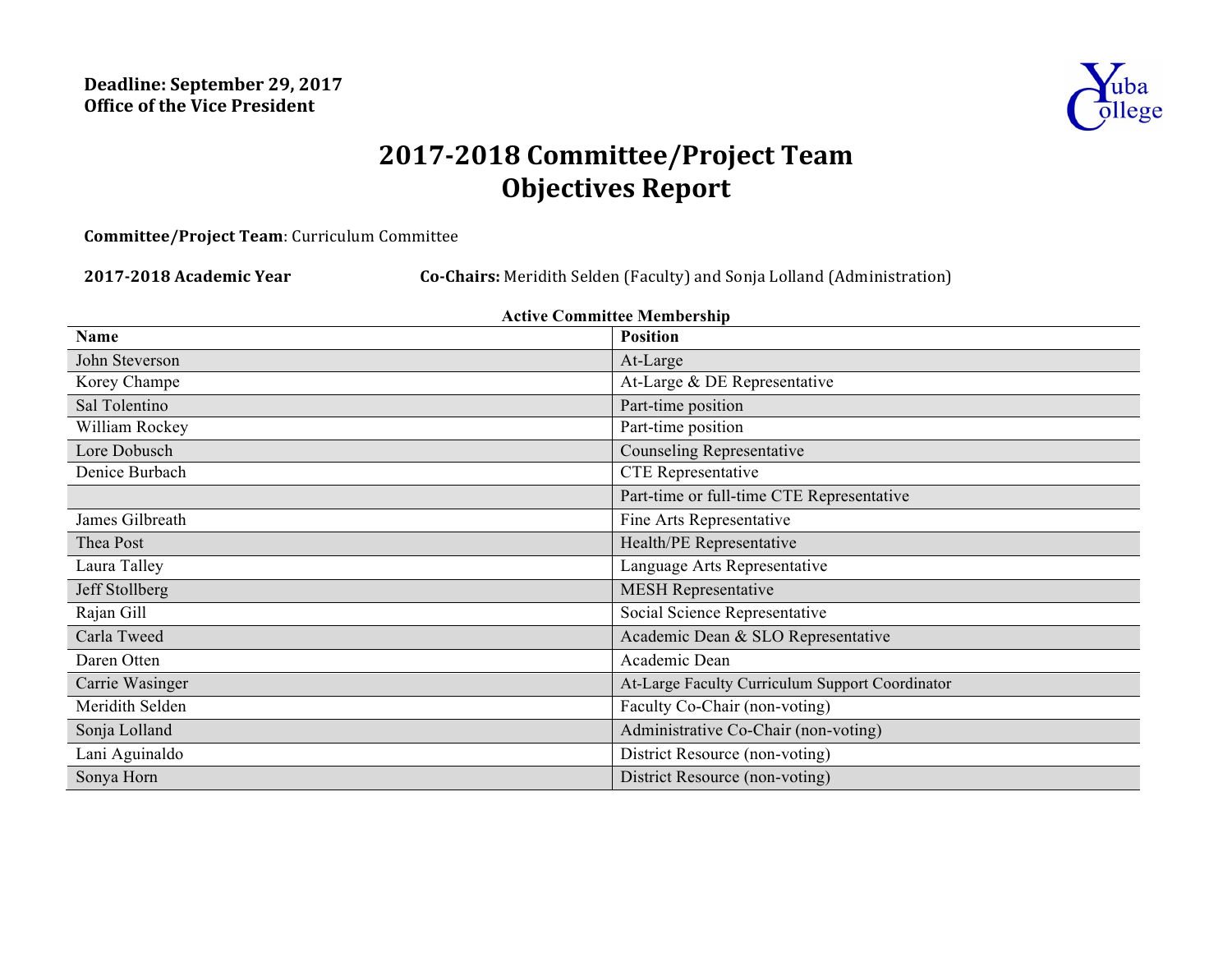## Deadline: September 29, 2017 **Office of the Vice President**

#### **Yuba College Goals: Adopted 3/15/13**

- 1. Foster a culture of evidence-informed decision making, including SLO development/assessment and other measures of student success.
- 2. Prioritize and allocate resources based on existing and emerging community and student needs over those of individual projects or programs.
- 3. Steward our institutional resources with increasing effectiveness and efficiency.
- 4. Research and utilize effective modes of delivery for our courses and services.
- 5. Design our programs in such a way as to allow students to complete their educational goals in a timely manner.
- 6. Evaluate our programs, services and processes to ensure continuous quality improvement.
- 7. Improve the quality of the student experience at all our campuses and centers.
- 8. Develop partnerships to enhance educational resources and student opportunities.
- 9. Exemplify educational excellence, fiscal responsibility, cultural awareness, and civic engagement for our communities and region.

#### **Last Year's Objectives and Associated Outcomes:**

#### **Committee/Project Team Objectives Report**

- **1. Which of the committee's objectives from last year have been met?**
- 1. Ensure quality of YC Curriculum however, this is an ongoing endeavor
- 2. Ensure currency of YC Curriculum however, this is an ongoing endeavor
- 3. Ensure planning in YC Curriculum however, this is an ongoing endeavor
- 4. Review COR's for title V compliance however, this is an ongoing endeavor
- 5. Make recommendations about future curriculum however, this is an ongoing endeavor
- 6. Train Curriculum Committee Members and Faculty on Curriculum Processes however, this is an ongoing endeavor
- 7. Develop a five year review schedule for all CORs however, this is an ongoing endeavor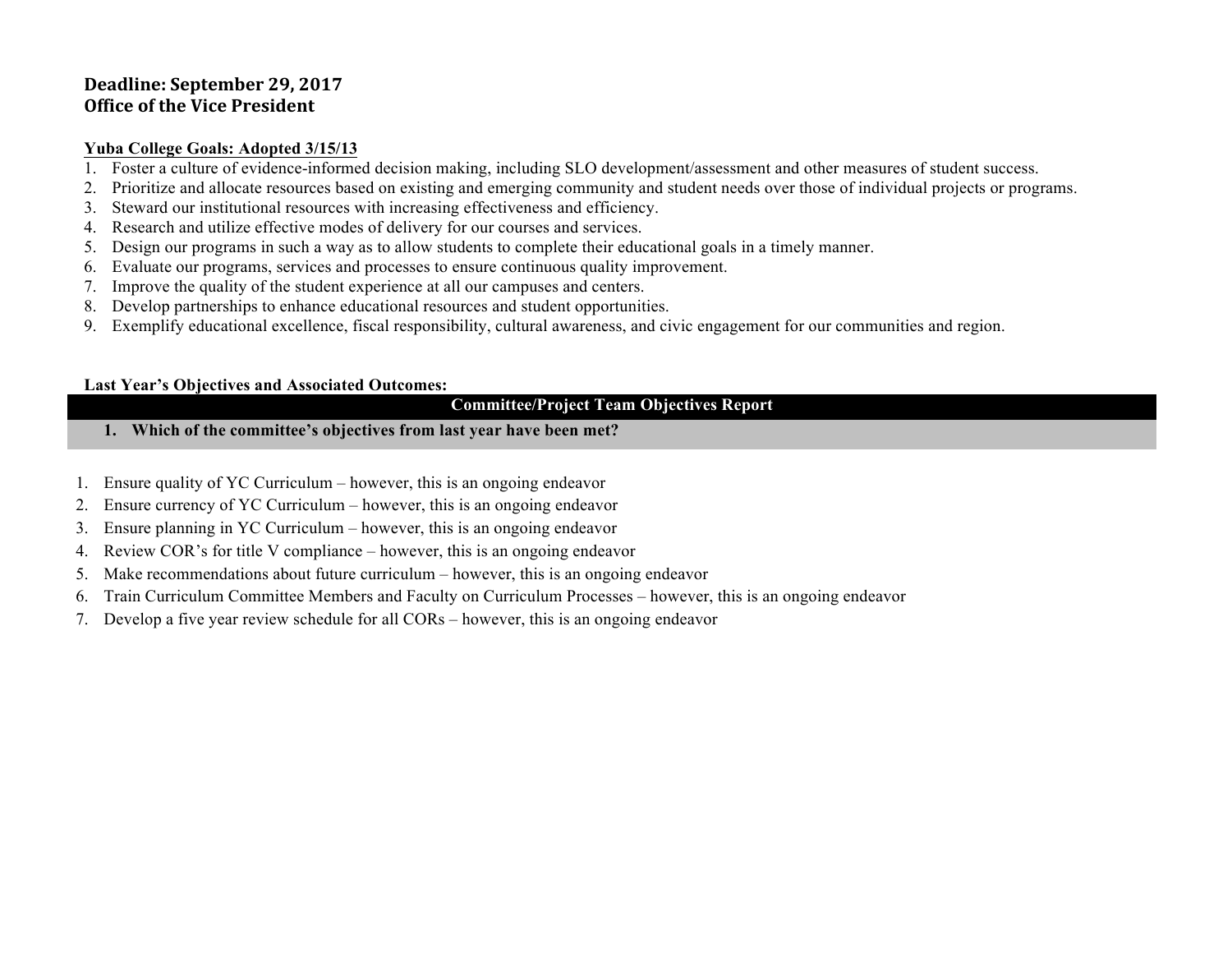## Deadline: September 29, 2017 **Office of the Vice President**

- **2. Which of the committee's objectives from last year have not been met? Explain what your committee will do differently this year as a result.**
- 1. Support Faculty in Curriculum Clean-up: Update or Inactivate Degrees and Certificates that have not recently been updated (since before 2013)

We have approximately 130 degree/certificates at Yuba College. Last academic year we created a list (compiling three data sources) that contains all of the degrees/certificates offered at Yuba College and the frequency with which the degrees are awarded. We are using this data to help make informed decisions when working with discipline faculty to revise degrees/certificates.

2. Support Faculty in Curriculum Clean-up: Update and Inactivate CORs that are out of compliance or due for revision

In fall 2016, we distributed a list with courses that needed to be revised or inactivated. The list contained 143 classes. 77 of the classes still need to be revised or inactivated. 29 of the 77 classes are also on the sunset list.

We also distributed a sunset list that contained courses that have not been taught in 3 years. There were 159 courses included on the sunset list and approximately 46 of them are in the process of being inactivated.

3. Review and re-validate all co and prerequisites as needed. Address disproportionate impact as required by the state.

We cannot complete this objective without being able to pull data from Meta (our curriculum management system). Although we have asked for this report multiple times and YCCD has hired a consultant, we are still unable to pull data from Meta. If we are able to pull data from Meta, we will complete the review in the 2017-2018 academic year. If we are unable to complete the review in the 2017-2018 we will be in out of compliance with Title 5 regulations with regard to CTE course.

4. Complete ADTs for Theatre Arts, Biology, Chemistry, and Computer Science

Theatre Arts is in progress

We are working to provide more support for faculty who are working to navigate the ADT creation and approval process.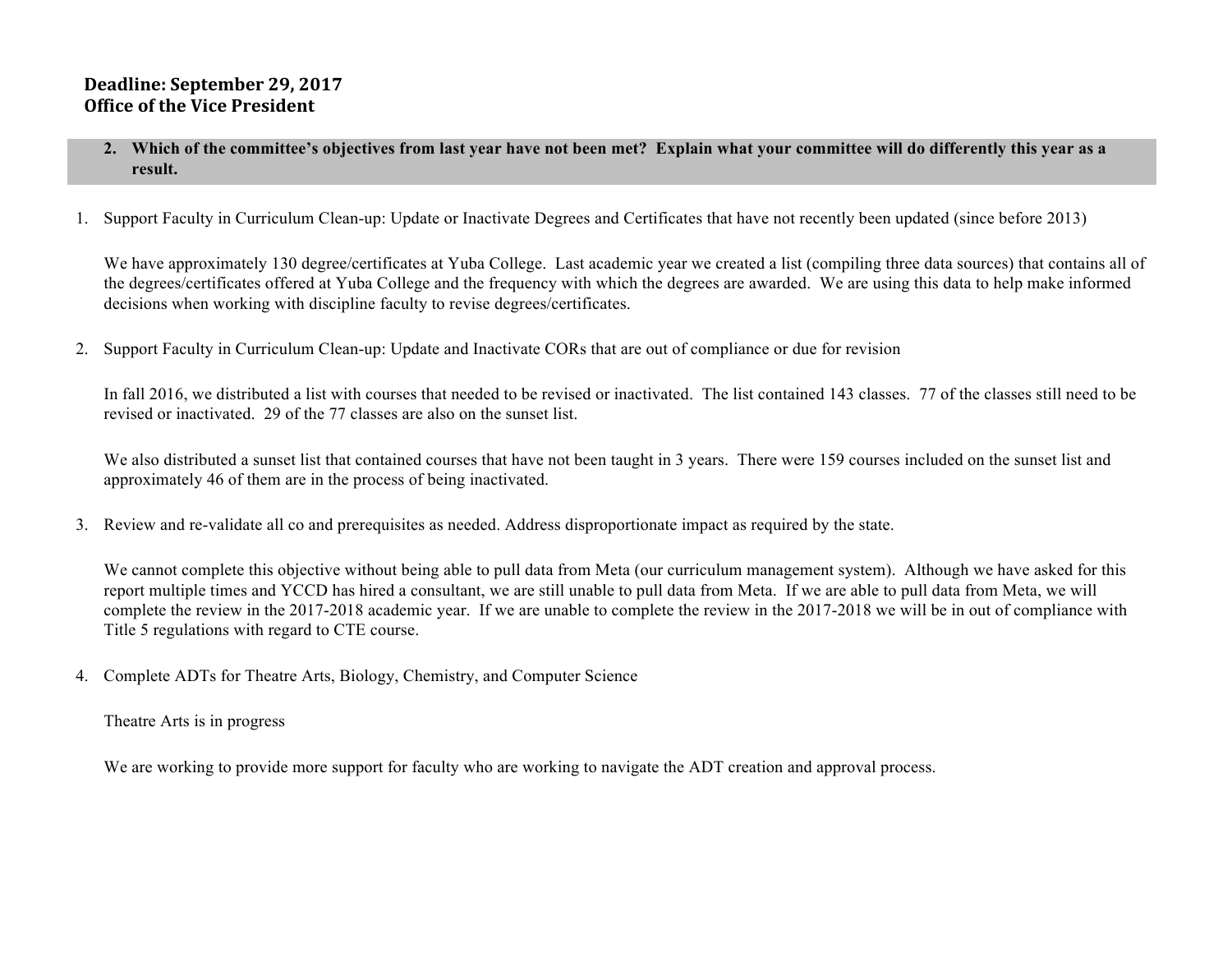## **Deadline: September 29, 2017 Office of the Vice President**

## **Short Term Objectives**

| <b>Objectives</b><br>What are your objectives<br>for this year?                                                                                                                                                                                                                          | <b>Related Goals</b><br>Which of the YC<br>goals are related<br>to each of these<br>objectives? | <b>Metrics</b><br>How is the committee evaluating its<br>progress towards meeting the<br>objectives and serving the YC goals?                                                                                                                                                                                               | <b>Base Line</b><br>Where are you now with the proposed metrics?                                                                                                                                                                                                                                                                                                                                                                                                                        |
|------------------------------------------------------------------------------------------------------------------------------------------------------------------------------------------------------------------------------------------------------------------------------------------|-------------------------------------------------------------------------------------------------|-----------------------------------------------------------------------------------------------------------------------------------------------------------------------------------------------------------------------------------------------------------------------------------------------------------------------------|-----------------------------------------------------------------------------------------------------------------------------------------------------------------------------------------------------------------------------------------------------------------------------------------------------------------------------------------------------------------------------------------------------------------------------------------------------------------------------------------|
| <b>Purpose Statement:</b><br>1. Ensure quality of YC<br>Curriculum<br>2. Ensure currency of YC<br>Curriculum<br>3. Ensure planning in YC<br>Curriculum<br>Review COR's for title V<br>4.<br>compliance<br>5 <sub>1</sub><br>Make recommendations<br>about future curriculum<br>offerings | $1,2,4,5,6$ & 8                                                                                 | a. $#$ of courses approved<br>b. $\#$ of courses rejected<br># of degrees/certificates approved<br>$\mathbf{c}$ .<br># of degrees/certificates rejected<br>d.<br>$\#$ of courses that need to be<br>$e_{-}$<br>inactivated (or revised)<br>$#$ of degrees and certificates that<br>f.<br>need to be inactivated (or revised | a. We have approved 1 class and sent 5 to the consent<br>agenda as of 9.1.17<br>b. We have rejected no classes as of 9.1.17<br>c. We have approved one degree/certificate and sent one<br>to the consent agenda as of 9.15.17<br>We have rejected no degrees/certificates as of 9.15.17<br>d.<br>There are 46 courses listed for inactivation on the<br>e.<br>9.15.17 consent agenda<br>f.<br>There are 5 degrees/certificates listed for inactivation<br>on the 9.15.17 consent agenda |
| Complete C-ID alignment<br>approval for all existing<br><b>ADTs</b><br><b>Train Curriculum Committee</b><br>Members and Faculty on<br>Curriculum Processes.                                                                                                                              | $5,6,8$ & 9<br>1,5&6                                                                            | # of C-ID alignment revisions launched<br>and approved by the BOT<br># of C-ID approvals received from C-ID<br>reviewers<br>We will hold ongoing, hands-on<br>curriculum workshops throughout the<br>semester and continue to work one-on-<br>one with faculty as needed.                                                   | Business is in progress<br>$\bullet$<br>Theatre Arts is in progress<br>$\bullet$<br>Our curriculum committee retreat was scheduled for<br>$\bullet$<br>August $11th$ from 11-3. The workshop involved a<br>discussion of the state of our recent state updates, GE<br>requirements, and modification of the curriculum<br>review process.                                                                                                                                               |
| Support Faculty in                                                                                                                                                                                                                                                                       | 5, 6 & 9                                                                                        | All degrees and certificates must                                                                                                                                                                                                                                                                                           | Many degrees and certificates have<br>$\bullet$                                                                                                                                                                                                                                                                                                                                                                                                                                         |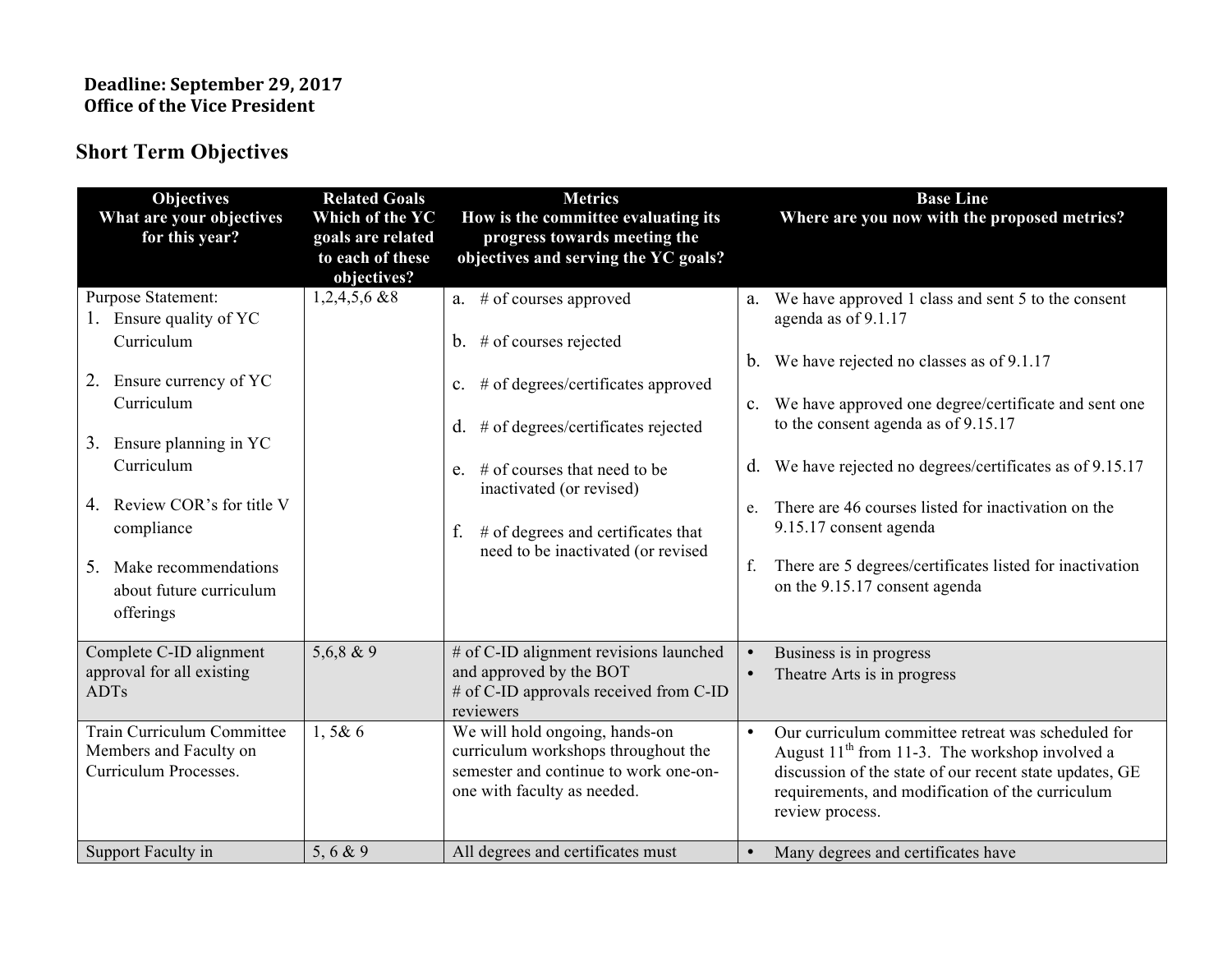## **Deadline: September 29, 2017 Office of the Vice President**

| Curriculum Clean-up: Update<br>and/or Inactivate Degrees and<br>Certificates that have not<br>recently been updated.              |          | include accurate information about units<br>and list only courses that exist. Many<br>degrees and certificates have never been<br>entered in Meta—they are just empty<br>shells. Degrees and Certificates that are<br>no longer offered or awarded must be<br>inactivated. | $\bullet$<br>$\bullet$ | incorrect/incomplete information in Meta<br>There are an unknown number of active degrees and<br>certificates that are no longer offered.<br>In order to help faculty, deans, and support staff keep<br>track of the curriculum review process, the curriculum<br>committee is reaching out to departments individually. |
|-----------------------------------------------------------------------------------------------------------------------------------|----------|----------------------------------------------------------------------------------------------------------------------------------------------------------------------------------------------------------------------------------------------------------------------------|------------------------|--------------------------------------------------------------------------------------------------------------------------------------------------------------------------------------------------------------------------------------------------------------------------------------------------------------------------|
| Support Faculty in<br>Curriculum Clean-up: Update<br>and/or Inactivate CORs that<br>are out of compliance or due<br>for revision. | 5, 6 & 9 | Any COR which has not been updated<br>in the last 5 years must be updated. Any<br>COR of a course not offered in the last<br>3 semesters should be inactivated.                                                                                                            | $\bullet$              | In order to help faculty, deans, and support staff keep<br>track of the curriculum review process, all of the out of<br>date courses have been identified and the curriculum<br>committee is continuing to reach out to select<br>departments.                                                                           |
| Monitor the five year review<br>schedule for all CORs                                                                             | 5, 6 & 9 | Faculty support and compliance                                                                                                                                                                                                                                             | $\bullet$              | An initial five-year plan has been developed and<br>implemented this semester.                                                                                                                                                                                                                                           |
| Review and re-validate all co<br>and prerequisites as needed.                                                                     | 5, 6 & 9 | All non-CTE courses with prerequisites<br>must have the prerequisite requirements<br>reviewed every 6 years. All CTE<br>courses must have the prerequisite<br>requirements reviewed every 2 years.                                                                         | $\bullet$              | We do not currently have a Title 5 compliant pre or co-<br>requisite review process in place.<br>Nearly all of our courses with pre and corequisites need<br>to be reviewed and re-validated.                                                                                                                            |
| Create a streamlined and<br>coordinated process for<br>reviewing and approving<br>CORS including SLOs and<br>DE questions         | 5, 6 & 9 | Noticing the changes implemented and<br>noting the effect of those changes on the<br>curriculum process.                                                                                                                                                                   | $\bullet$              | We have developed a new curriculum review process<br>and have discussed it with the SLO committee and the<br>DE committee.<br>We have set up monthly meetings with co-chairs for the<br>SLO and DE committee.<br>In the spring, we will officially implement the new<br>review policy.                                   |
| Revising and updating the<br>handbook                                                                                             | 5, 6 & 9 | The presence and use of a revised<br>curriculum committee handbook.                                                                                                                                                                                                        | $\bullet$              | We have a handbook but since we have switched to<br>Meta and there's a new version of the PCAH, it needs<br>to be updated.<br>We have created "how-to" guides for revising courses<br>and programs.                                                                                                                      |